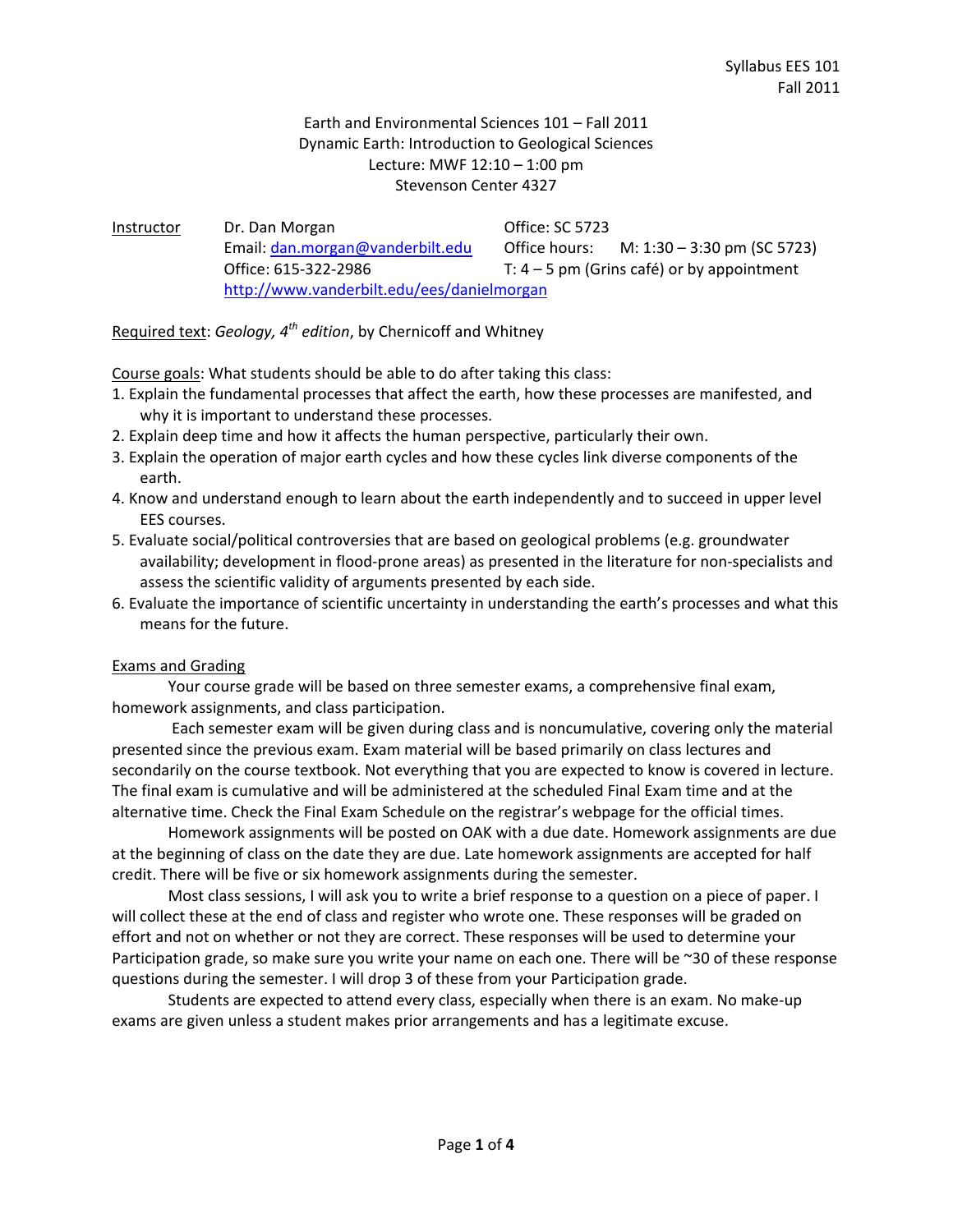#### Evaluation

| 3 semester exams and cumulative final (17.5% each) | 70%  |
|----------------------------------------------------|------|
| Homework assignments                               | 15%  |
| Participation                                      | 15%  |
| <b>Total</b>                                       | 100% |

#### Extra credit

There are two opportunities for students to earn extra credit in this course. 1) To encourage students to explore recent and relevant earth processes and issues, students can read an article, watch an earth‐oriented TV program, attend a lecture, or investigate a pertinent website and come discuss the issue with me or a TA during office hours. Students are encouraged to print out the article, bring a ticket or program from a lecture, or take detailed notes of the program to document that you were actually there. 2) To encourage active participation in lecture, students can write down five thoughtful and well‐ developed questions from lecture and ask these questions during office hours. By coming to office hours and completing one of these exercises, a student will earn 0.5% added to their final grade.

A few rules apply to these extra credit opportunities. Students may only come to my office hours or to TA office hours (check OAK for TA office hours) to earn extra credit. Extra credit options are not available by appointment. A student may only exercise each extra credit option once before each semester test and the final exam. This means that a student could do both extra credit options before Exam #1, and again before each following exam, for a total of 4 times. The maximum amount of extra credit available is 4%. The deadline for fulfilling an extra credit option is December 2, 2011. The TAs and instructor are not expected to stay after the listed office hours to complete extra credit options.

#### Participation

Active participation during lecture is vital to the success of this class for everyone. Primarily to facilitate my getting to know each of you, a seating chart will be made during the second week of class. Although I do not take attendance, remember that the participation sheets are 15% of your final grade. Occasionally, I will ask for volunteers or ask specific questions of a student during lecture. Your cooperation during these exercises is entirely voluntary and will not affect your participation grade.

### Electronic devices

In my experience, electronic devices are more distracting than they are helpful in the classroom, and some research indicates that laptop use prevents true "course engagement" and information processing. Furthermore, electronic devices are often distracting to other students, and because of this, I strongly discourage the use of them in class. This includes, but is not limited to, laptop computers, music players, cell phones, and gaming devices. If you are seen using these devices foolishly, you may be publicly shamed.

If you want to use a laptop in class, you must sign a contract that states that you will only use the computer for classroom activities such as taking notes. To sign a contract, you must come to my office and discuss your computer use with me. If you are caught using your laptop for non‐class related activities (such as checking email, Facebook, shopping, etc.), your laptop privileges will be revoked for the remainder of the semester. Teaching assistants will maintain a list of students who have signed a contract for laptop use, and if you are caught using a laptop without a signed contract, you will lose the privilege to use one in class and lose your participation score for that day.

### Course materials

All class material other than the textbook will be posted on OAK. Outlines indicating the order of topics we will cover in class will be posted for each major area that we cover. In many cases, these are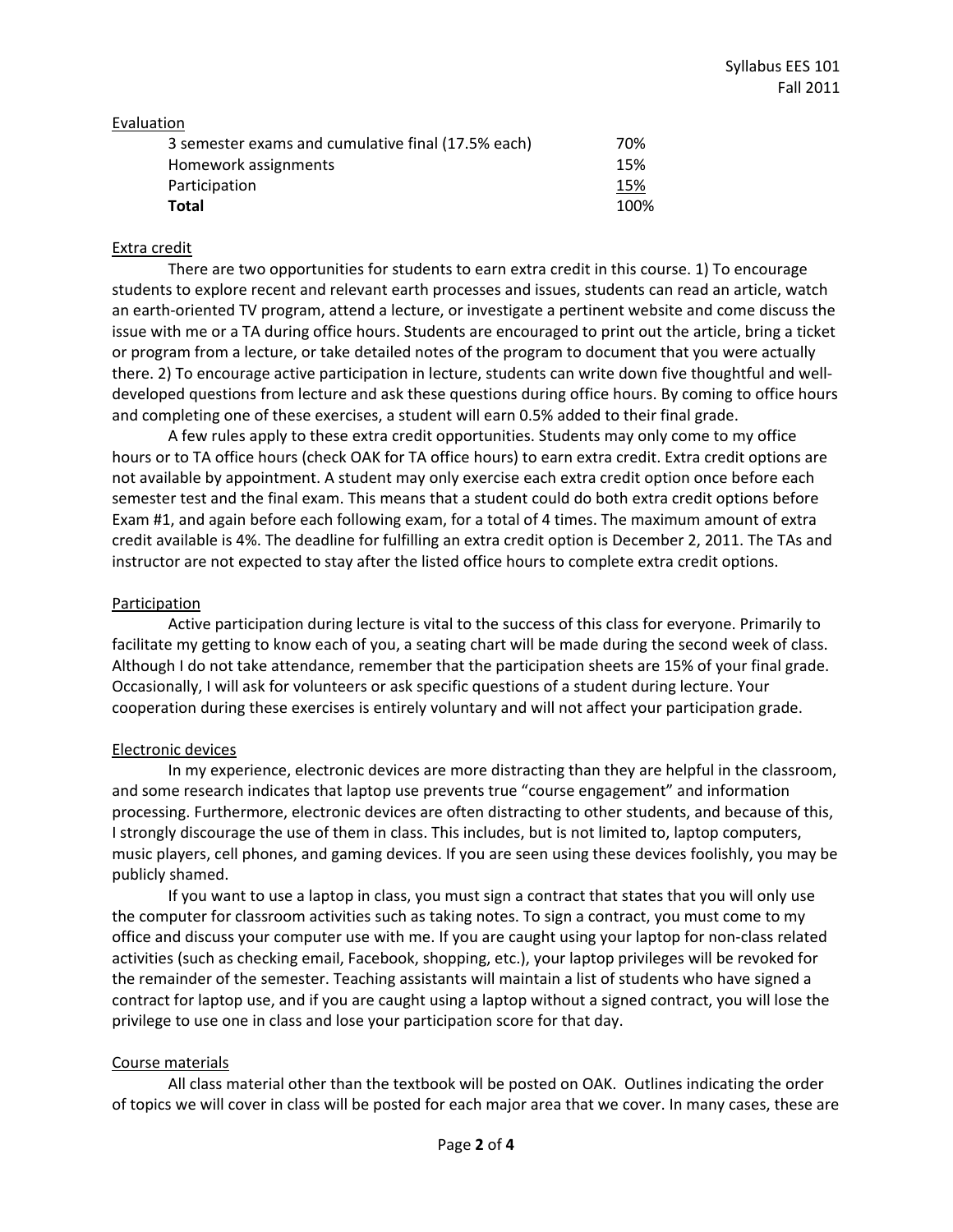organized differently from the way the textbook is organized. There will be a PowerPoint lecture for each class, and these will be posted prior to each class. Sometimes, a single PowerPoint lecture will be used for multiple lectures. Do not depend on the slides for all of your notes because they do not provide "everything you need to know." Active class participation, careful reading of the textbook, thinking about all of the material, and asking questions are crucial activities to succeed in this class.

## Course communication

Most communication from me regarding lecture and exam information will be posted on OAK, or will be sent to the entire class in an email. I strongly encourage you to check OAK for an announcement before you email me a question about class logistics. Due to the size of the class, email is not a very efficient way to get a hold of me. I will make every effort to read every email that is sent to me, but I may not respond to every email. I prefer to converse with students in person rather than use email, particularly about class content, grades, and other substantive issues.

\**Grades for individual assignments/exams will be posted on OAK, but do not depend on OAK to calculate your final grade correctly. Final grades will be calculated by hand.*

# Student integrity

All work in this course is governed by the Vanderbilt Honor Code, in both its letter and intent. There will be zero tolerance for cheating and plagiarism – if you are in doubt of something or concerned about anything, please see me. For those new to Vanderbilt, or in need of a refresher, see the Honor Code website at http://www.vanderbilt.edu/student\_handbook/chapter2.html.

# EES 111 ‐ Laboratory to Accompany EES 101

The EES 111 laboratory course is designed to complement lecture material, and I encourage all students in EES 101 to also take the EES 111 course at the same time. Students register for EES 101 and 111 separately. Students do not have to register for EES 111 if they are in EES 101, but students may not enroll in EES 111 unless they are registered concurrently for EES 101. Space in each section of EES 111 is limited to 20 students by the size of the lab room, and students must attend the EES 111 lab section in which they are registered. Details regarding the lab evaluation and expectations will be provided in lab by your TA. Lab sections meet the first full week of classes in the semester.

# *Teaching Assistants*

Labs in EES 111 are taught by teaching assistants working closely with each other and myself. Teaching assistants also take turns helping in the lecture sessions and with grading. Questions about the labs should be direction to the section lab TA. The teaching assistants this semester are: Susanne McDowell, Lindsey Yann, Greg George, and Lauren Williams.

### Special needs

If you have any issue that may impact your course work, please let me know early in the semester so that we can help with accommodations. You should also contact EAD to register with them (322‐4705; http://www.vanderbilt.edu/ead/ ).